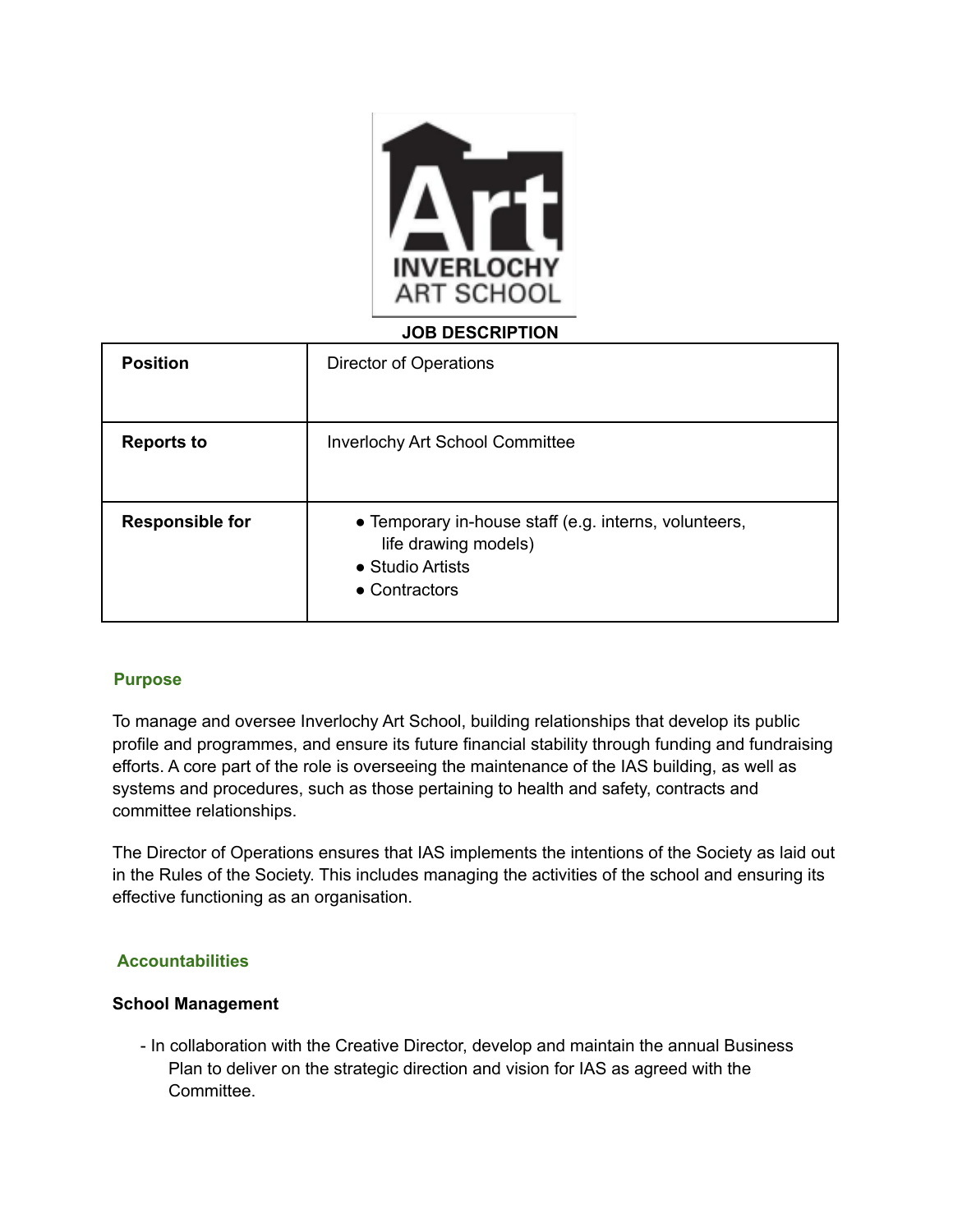- In collaboration with the Creative Director, ensure the implementation of the annual programme of courses, workshops, exhibitions and events, and other related initiatives as set out in the Business Plan.
- Manage the smooth running of the school through effective systems, devising, communicating and reviewing procedures as required.

- Maintain excellent communication with students, staff and other stakeholders. - Support the Creative Director to ensure appropriate staffing to safely cover operating hours of the school.

- Ensures appropriate and secure ICT is in place.
- Oversees the management and maintenance of Inverlochy House, with appropriate providers.

- Ensures IAS is compliant with all relevant laws, codes and practices (including Health & Safety), drawing up policies and training/informing other staff where required - Provide regular (not less than monthly) reporting to the Committee.

- Oversee effective inventory management to ensure all programmes, events and exhibitions can be effectively run.
- In collaboration with the Creative Director, ensures effective studio useage and programme delivery spaces.
- In collaboration with the Creative Director, manage suppliers and external providers as required.
- Takes all reasonable measures to ensure the security of people and property at IAS.

# **Business Development**

- Deliver business development and revenue targets for IAS as agreed with the IAS Committee.
- Develop and grow the school through sound business practices and take advantage of opportunities.
- Monitor and review current trends in collaboration with the Creative Director and respond proactively.
- Work with the Creative Director to raise the profile of IAS in line with our goals to establish benefits/incentive programmes and leverage the membership base to the benefit of both the school and its members.

# **Marketing and PR**

- Manage sales and marketing of courses, programmes & events.
- Provide logistical assistance to the Creative Director in order to ensure effective design, delivery and promotion of events (including exhibitions, competitions and courses).
- In collaboration with the Creative Director, build effective relationships with groups and individuals in the wider arts and local community.
- Foster initiatives that strengthen Inverlochy relationship with its wider community and build new connections.
- Ensure effective customer relations.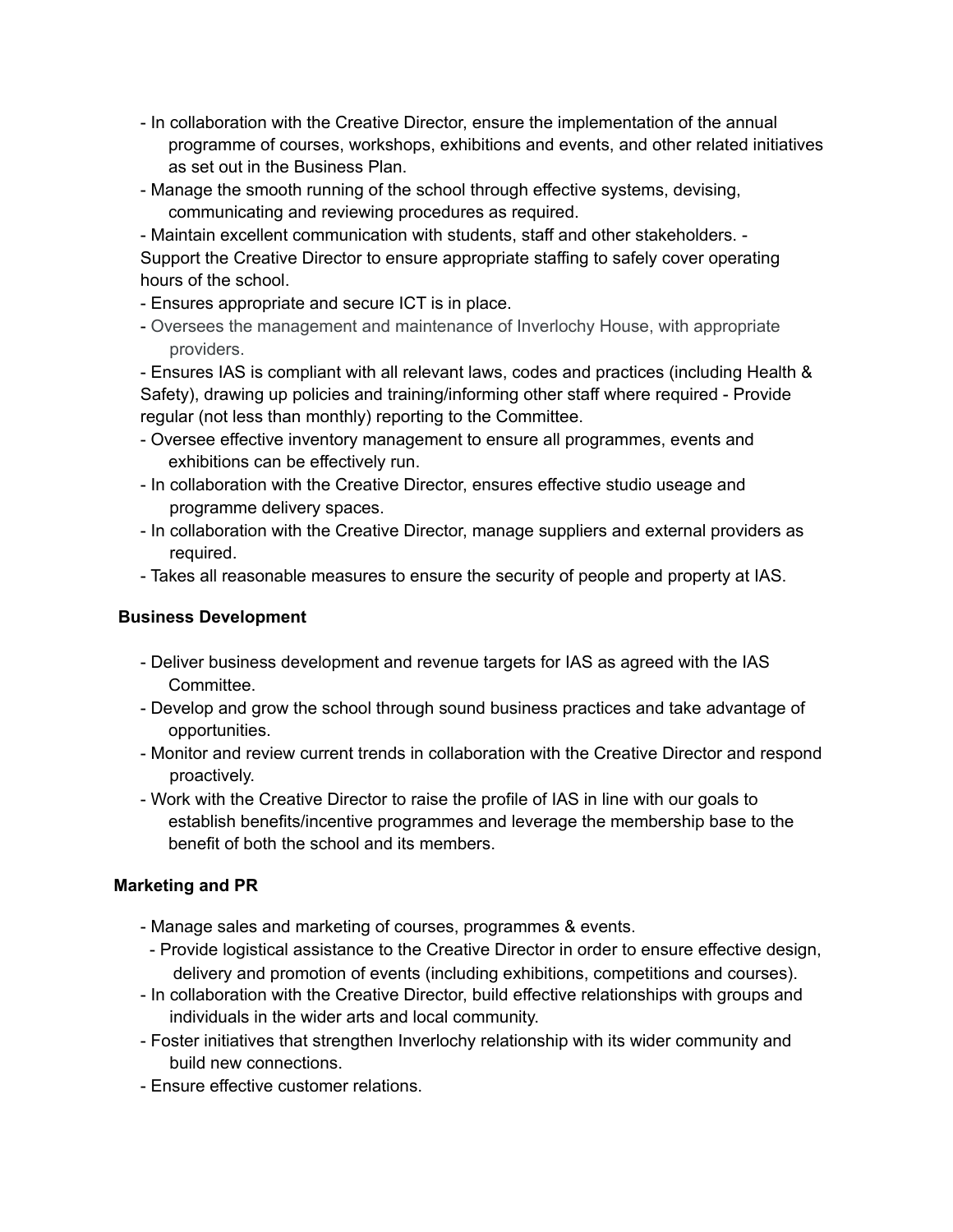# **Fundraising**

- Identify and make applications for funding and grants to support the operation and growth of the school.
- Identify and implement fundraising activities in keeping with the intentions of the Society that support the operation and growth of the school.

### **People Leadership**

- Work with the Creative Director to manage and supervise all staff, contractors and temporary in-house.

- Work with the Creative Director to foster and support professional development for staff. - Ensure compliance with all employment and relevant law and good practice as regards staff, contractors and volunteers working for or on behalf of IAS. Draft policies and provide training/documentation/changes to procedures for other staff where required. - Provide regular performance reviews and provide regular updates to the Committee on staff management.

- Foster student participation in wider school and community arts activities particularly exhibitions, competitions, events at IAS etc.

#### **Financial Management**

- Ensure the financial sustainability and health of IAS.
- Set fees for programmes in consultation with the Creative Director.
- Develop, manage and track the annual budget to ensure financial health of the school. -

Ensure day-to-day financial management activities and duties including payable, reconciliation, banking and payroll duties are compliant, effectively managed and delivered.

- Provide financial reports to the Committee and other agencies as required by law and escalate risks and issues as they emerge.
- Arrange for annual audit with an outside independent auditor to ensure the soundness of finances.

### **Person Specification**

#### **Qualifications**

- A relevant tertiary qualification.

### **Experience**

- Experience in managing and promoting arts education/community organisations. - Experience in business planning and delivery, and maintaining effective daily processes. - Good track record of effective financial, resource and people management. - Experience in